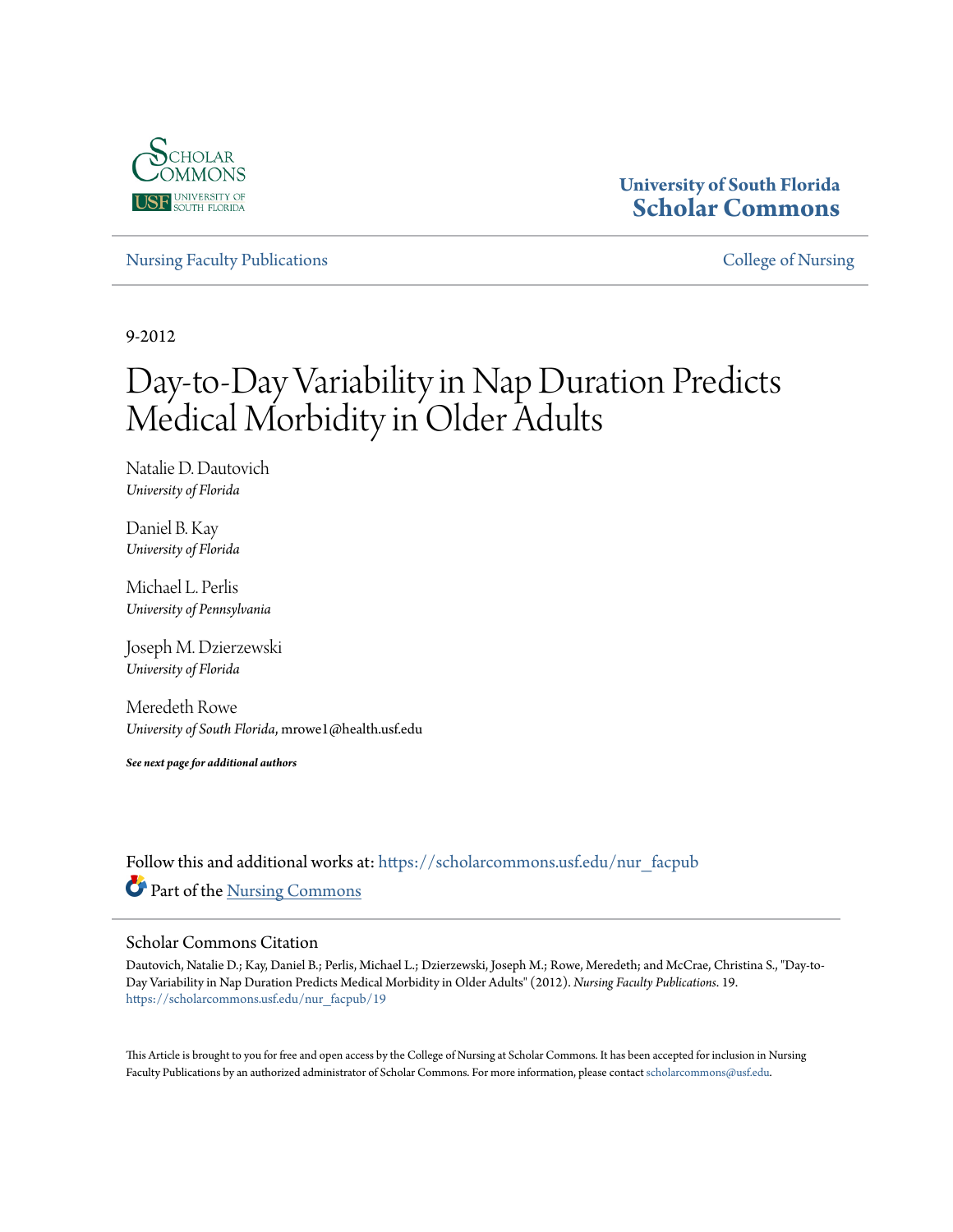# **Authors**

Natalie D. Dautovich, Daniel B. Kay, Michael L. Perlis, Joseph M. Dzierzewski, Meredeth Rowe, and Christina S. McCrae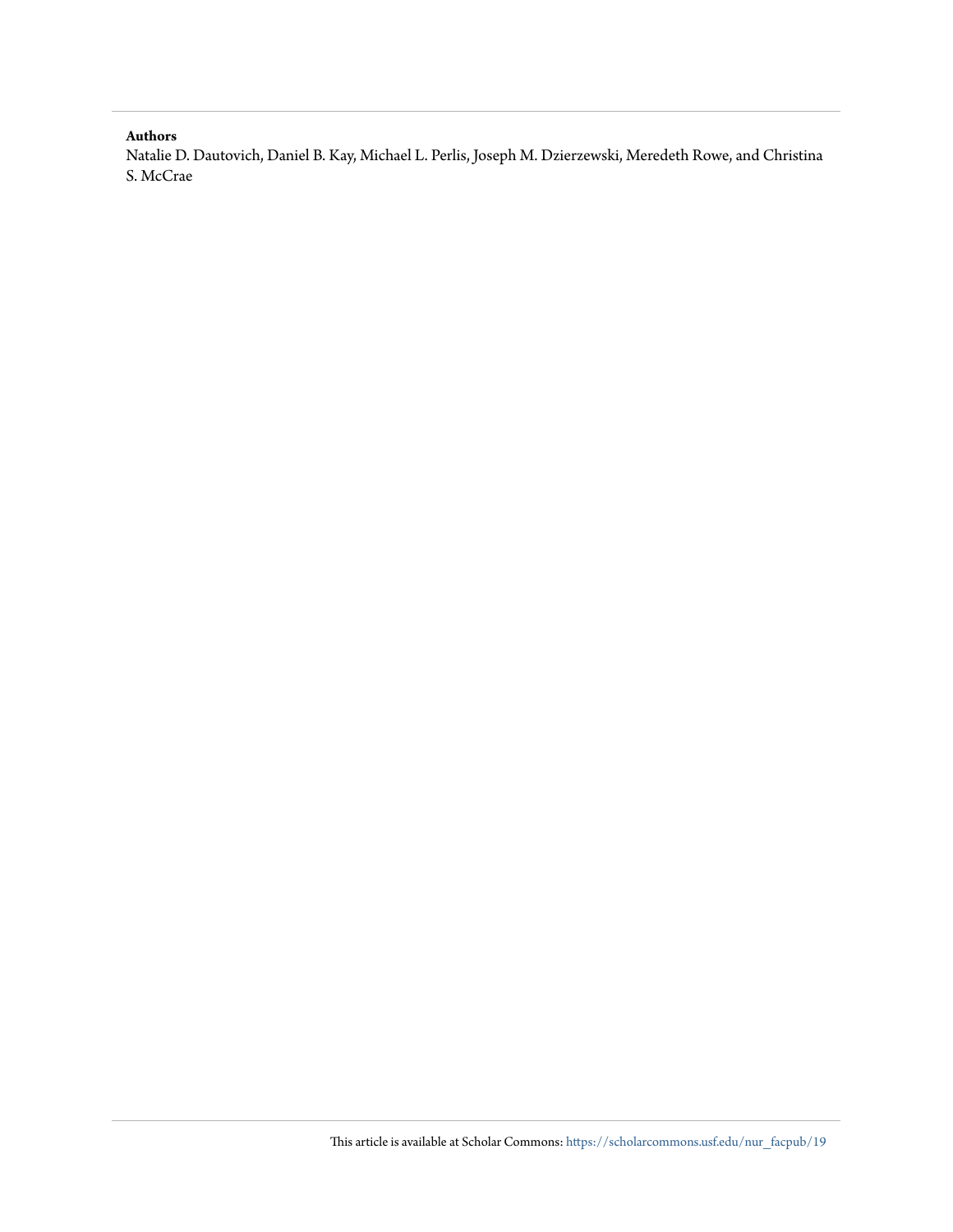

# NIH Public Access

**Author Manuscript**

*Health Psychol*. Author manuscript; available in PMC 2014 May 14.

# Published in final edited form as:

*Health Psychol*. 2012 September ; 31(5): 671–676. doi:10.1037/a0027374.

# **Day-to-day Variability in Nap Duration Predicts Medical Morbidity in Older Adults**

**Natalie D. Dautovich, PhD**1, **Daniel B. Kay, PhD**1, **Michael L. Perlis, PhD**2, **Joseph M. Dzierzewski, PhD**1, **Meredeth A. Rowe, RN PhD**1, and **Christina S. McCrae, PhD**<sup>1</sup>

<sup>1</sup> University of Florida

<sup>2</sup> University of Pennsylvania

# **Abstract**

**Objective—The objectives for the present study were to: 1) examine within-person variability of** nap duration and 2) assess how variability in nap duration is related to the number of health conditions in a sample of older adults. For highly variable behaviors such as sleep, it is important to consider fluctuations within the person instead of solely comparing averages of behaviors across persons.

**Methods—**Data were drawn from a previous study examining sleep in 103 community-dwelling older adults. Subjective estimates of napping behavior were obtained from sleep diaries and objective estimates of napping behavior were obtained using actigraphy. Both measures were collected for 14 consecutive days. The sampled data were aggregated in terms of: 1) average daily time spent napping and 2) average within-person fluctuations in daily nap duration. The health measure consisted of the number of self-reported health conditions.

**Results—**Both the objective and subjective measures revealed that there was considerable dayto-day fluctuation in nap duration and that variability in nap duration, not mean duration, uniquely predicted the number of health conditions,  $[b=.03, b^*=-.26, t(100)=2.71, p=.01]$ .

**Conclusions—**Duration of napping in the elderly is a highly variable behavior, fluctuating as much within- as between-person. Further, variability in nap duration from day-to-day is predictive of greater medical morbidity, suggesting that clinicians should assess for inconsistencies in nap behavior in addition to duration, frequency, and timing.

# **Keywords**

nap; health; older adults; variability; sleep

Both daytime napping and the number of health conditions become increasingly prevalent with age. While the increase in frequency of napping is likely due to a broad range of biopsychosocial factors, one line of thought is that reduced sleep quality and quantity at night prompts the individual to take naps during the day. That is, with aging there is a tendency for the individual to spend more time in lighter sleep (i.e., more Stage 1 and Stage

Corresponding author: Christina S. McCrae, PhD, Department of Clinical and Health Psychology, University of Florida, PO Box 100165, Gainesville, FL 32610-0165 Phone: +1 352-273-6053 Fax: +1 352-273-6156 csmccrae@phhp.ufl.edu.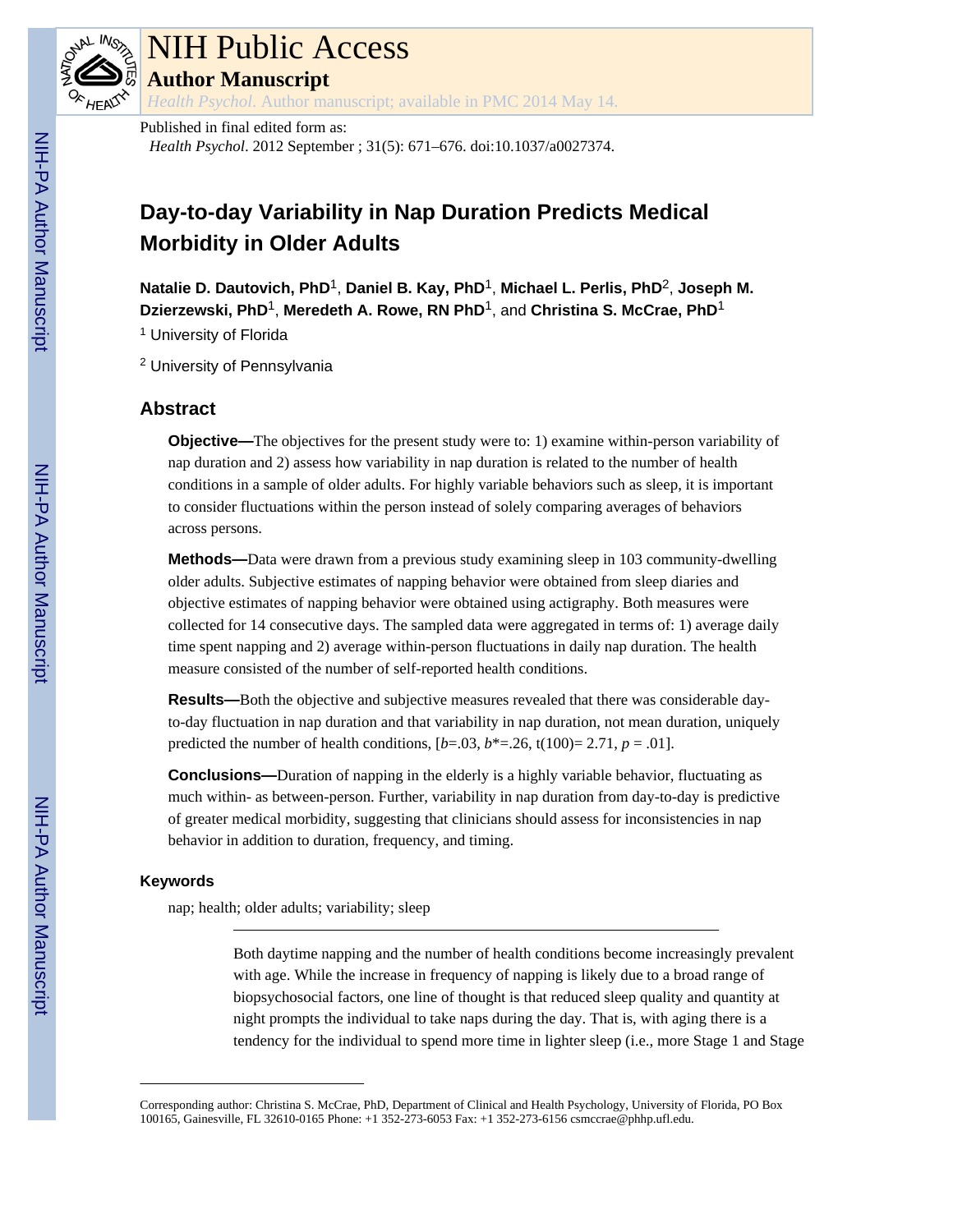2 sleep and less slow wave sleep), to obtain less total sleep time, and to experience longer sleep onsets and more awakenings (Ohayon, Carskadon, Guilleminault, & Vitiello, 2004).<sup>1</sup> This tendency, in turn, corresponds to an increase in daytime napping, with one in four older adults engaging in a daily nap (Ancoli-Israel & Martin, 2006; Foley, 1995) and 54% reporting napping over the prior month (Picarsic, et al., 2008). In addition to changes in sleep, older adults (i.e., age 60 and older) experience higher rates of chronic health conditions (Federal Interagency Forum on Aging-Related Statistics, 2008).

To date, these age-related trends have been evaluated in a categorical way with the incidence of napping having been found to be associated with short- and long-term severe mental and physical health problems including cognitive decline (Blackwell, et al., 2006), dementia, increased susceptibility to cardiovascular problems, increased falls, reduced social interaction, reduced work productivity, and higher morbidity (Bursztyn, Ginsberg, Hammerman-Rozenberg, & Stessman, 1999; Foley, et al., 2007; Hays, Blazer, & Foley, 1996). What has not been evaluated is the extent to which 1) the two phenomena covary and 2) day-to-day variability in nap duration is predictive of poorer health (cumulative medical burden). While examining the association between mean frequencies represents a standard approach, the latter proposition (to assess within-person variability's association with health) may be more informative. This is true for essentially two reasons. First, characterizing a highly variable behavior like nap duration with a measure of central tendency may simply fail to represent the true nature of the behavior (i.e., that the behavior is more variable than stable. Second, at a lesser level of abstraction, it follows that day-to-day variability in nap duration may negatively or positively covary with medical morbidities. For example, nap durations may covary with symptom and/or illness severity, and this may be more evident in older adults with more health complaints.

Given that little is known about the day-to-day variability of napping behavior in older individuals and still less is known about the association of nap duration with medical morbidity, the present archival analyses was undertaken to address these issues.

# **Methods**

### **Participants**

As noted above, the present analysis is an archival analysis of data conducted from an earlier study on the sleep patterns of community dwelling older adults (McCrae, et al., 2005). Of the 116 individuals who initially responded to recruitment materials, thirteen people were ineligible to participate in the study due to age, dementia, medication, and sleep apnea diagnosis. The mean age of the participants was  $72.90$  years  $(SD = 6.86)$ . The majority of participants were white Non-Hispanic (96.1%), female (64.1%), college educated (*M* = 16.16 years, *SD* = 3.02), and married (70.9%). All of the participants lived in their own homes during the study.

<sup>&</sup>lt;sup>1</sup>The sample ages in all reviewed literature are similar to the study sample (i.e., age 60 or older) except for one younger sample (minimum age of 55; Foley, et al., 2007).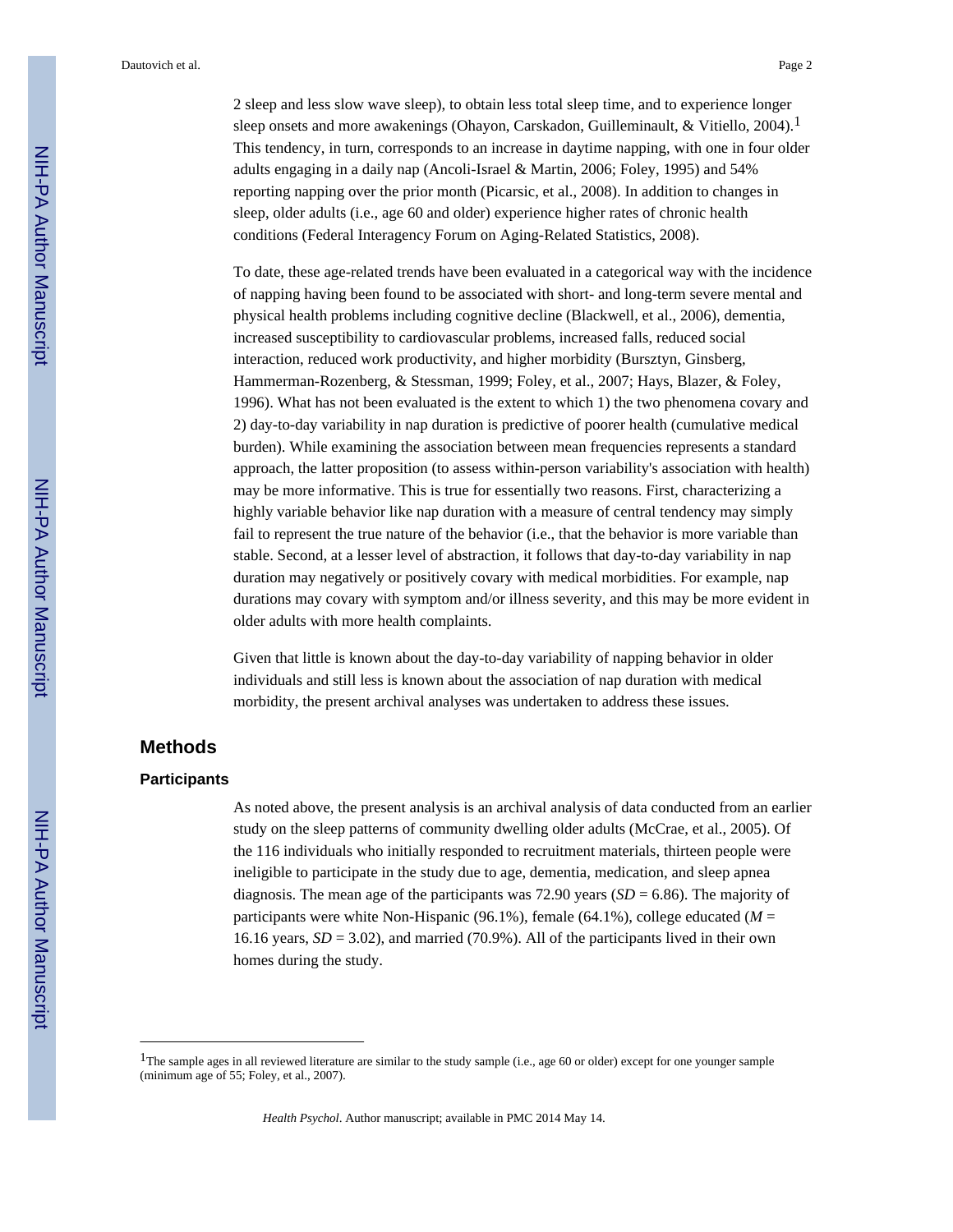Individuals were excluded from the parent study on the basis of six criteria: 1) age younger than 60 years; 2) self-report of sleep disorder diagnoses other than insomnia (e.g., sleep apnea or narcolepsy); 3) self-report of sleep symptoms indicative of sleep diagnoses other than insomnia (e.g., heavy snoring, gasping for breath, leg jerks, daytime sleep attacks); 4) presence of severe psychiatric disorders (e.g., thought disorders or depression) as ascertained through self- report of previous diagnosis and/or treatment, and in the case of depression, via the Beck Depression Inventory-Second Edition (Beck, Steer, & Garbin, 1996); 5) cognitive impairment (e.g., as ascertained with a neurobehavioral cognitive status exam; Mueller, Kiernan, & Langston, 2001); 6) use of psychotropic or other medications known to alter sleep (e.g., beta-blockers, regular hypnotic use, and antihistamines); and 7) medical conditions or treatments that impair independent daily functioning requiring weekly care by a health professional, such as end-stage renal disease.

# **Procedure**

Participants were recruited for the parent study from the North Florida area using a variety of recruitment techniques including media advertisements, community groups, and flyers. Participants were compensated \\$30 USD for their participation. All participants deemed eligible via preliminary screening and who continued to express interest in the study underwent an initial 1- 1½ hour interview. During this interview, participants read and signed an informed consent form approved by the University of Florida Institutional Review Board. Once consent was obtained, the neurobehavioral cognitive status exam was administered (Cognistat; Mueller et al., 2001) along with a questionnaire assessing participant demographics, health status, and behaviors. Following the administration of these instruments, participants were provided with both the actiwatch and daily sleep diaries. The participants were advised to complete the sleep diaries each morning for 14 days and to wear the actiwatch continuously during this time period (except for bathing/swimming). Data were collected from the participants at three points during the study: baseline, end of first week, and end of second week.

# **Measures**

**Objective napping—**Napping was measured objectively using actigraphy. Actigraphy is a motion detection method that allows for the identification and quantification of sleep. That is, the detection of movement and the absence of movement are used to infer when an individual is awake or asleep; the inference being that during wakefulness, there is a substantial amount of movement and that during sleep, movement occurs only sporadically. Actigraphy is accomplished by monitoring movement in the extremities (usually the nondominant arm) using a small motion detector on the wrist. Users can specify the length of time, or *epoch*, for which data is collected.

In the parent study, participants wore a Mini Mitter Actiwatch-L® actiwatch with an integrated ambient light sensor for 14 consecutive 24-hr periods. Actiware-Sleep Software version 3.3 (Mini Mitter Co., 2001) was used to identify nap periods. This software uses a validated algorithm to identify the activity of each epoch as wake or sleep (Oakley, 1997). Finally, it should be noted that, when usuing a high sensitivity setting (as done in the present study), actigraphy provides high correlations with PSG measured total sleep time (.95) for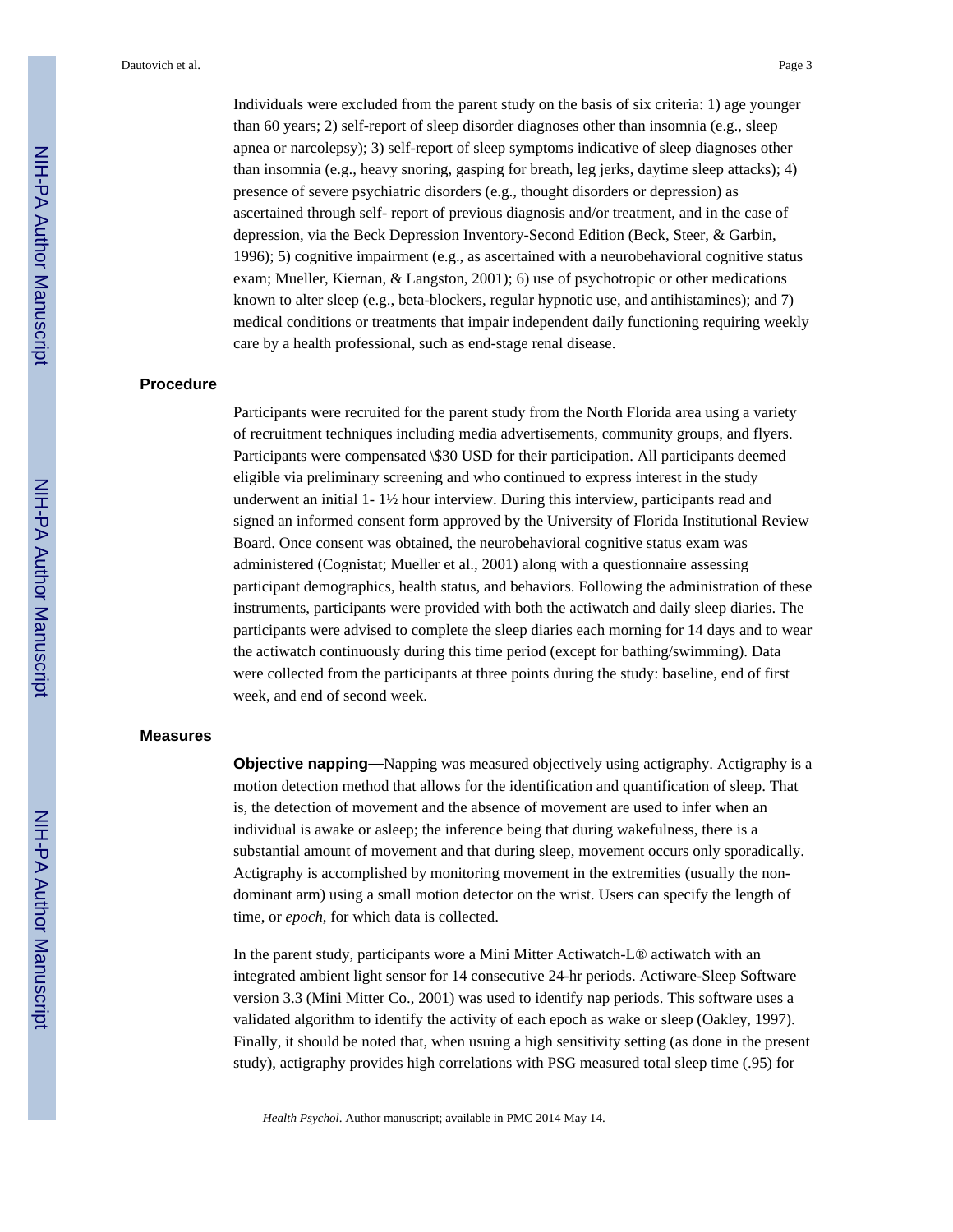healthy older adults (Colling, 2000), and for total sleep time (.73) and sleep onset latency (. 93) for people with insomnia (Cook, 2004). Additionally, actigraphy has high criterionvalidity when compared to PSG (.80) and high test-retest reliability (0.92; Ancoli-Israel, et al., 2003).

In addition to the standard application of the actigraphy hardware and software, several accommodations were made during the application of the analysis to increase actigraphy's sensitivity to distinguish between inactivity due to napping and inactivity due to resting or the removal of the watch (for a more detailed description see Dautovich, et al., 2008). First, participant narratives within the sleep diaries were examined for evidence that inactivity was related to behavioral considerations or watch removal (e.g. "was watching a movie from 2-4pm" "removed watch from 6-8 p.m."). Second, the epoch data were evaluated using "Webster's rules" (Webster, 1982). In brief, this procedure involves rescoring small wake periods surrounded by sleep periods as 'sleep' and rescoring small sleep periods surrounded by wake periods as 'wake'. Third, the epoch data were re-reviewed and rescored using a maximum gain setting (i.e., effectively lowers the threshold for the amount of activity that is identified as "wakefulness") and noting which periods are still identified as naps at this setting. Fourth, in keeping with previous research (see Dautovich et al., 2008), a period of inactivity during the diurnal phase of the day was scored as a napping episode if it was of a minimum of 5 minutes duration and less than 180 minutes.

**Subjective napping—**Subjective estimates of napping behavior were obtained using a sleep diary. Sleep diaries have been shown to provide a reliable and valid index of sleeping behavior (Lichstein, Riedel, & Means, 1999), with a Cronbach's alpha internal consistency estimate across seven nights of assessment of 0.91 (Currie, Malhotra, & Clark, 2004). The 'nap' section of the sleep diary provides a place for a person to record the total number of minutes spent napping prior to bedtime for each day. The nap variable "subjective mean nap duration" (total amount of time spent napping during the day on average) was derived from the sleep diary data.

**Demographics and health survey—This survey consists of 13 items collecting** information on demographics, sleep disorder symptoms, physical health, and mental health (Lichstein et al., 2004). Self-report sleep questions on the survey contained information on whether the participant had a sleep problem and if they or a bed partner noticed heavy snoring, difficulty breathing or gasping for breath, frequent leg jerks, restlessness before sleep onset, sleep attacks during the day, or paralysis at sleep onset. Health conditions were assessed as a yes/no response to questions regarding the current presence of the following conditions: heart attack, other heart problems, cancer, AIDS, hypertension, neurological disorder (seizures, Parkinson's), breathing disorder (asthma, emphysema, allergies), urinary problems (kidney disease, prostate problems), diabetes, pain (arthritis, back pain, migraines), and gastrointestinal disorders (stomach ulcers, irritable bowel syndrome, gastric reflux). The 'number of health conditions' variable consisted of a sum total of all the classes of health conditions each participant reported. For example, if a participant was experiencing two different breathing disorders, they would be considered to have one health condition (problems with breathing).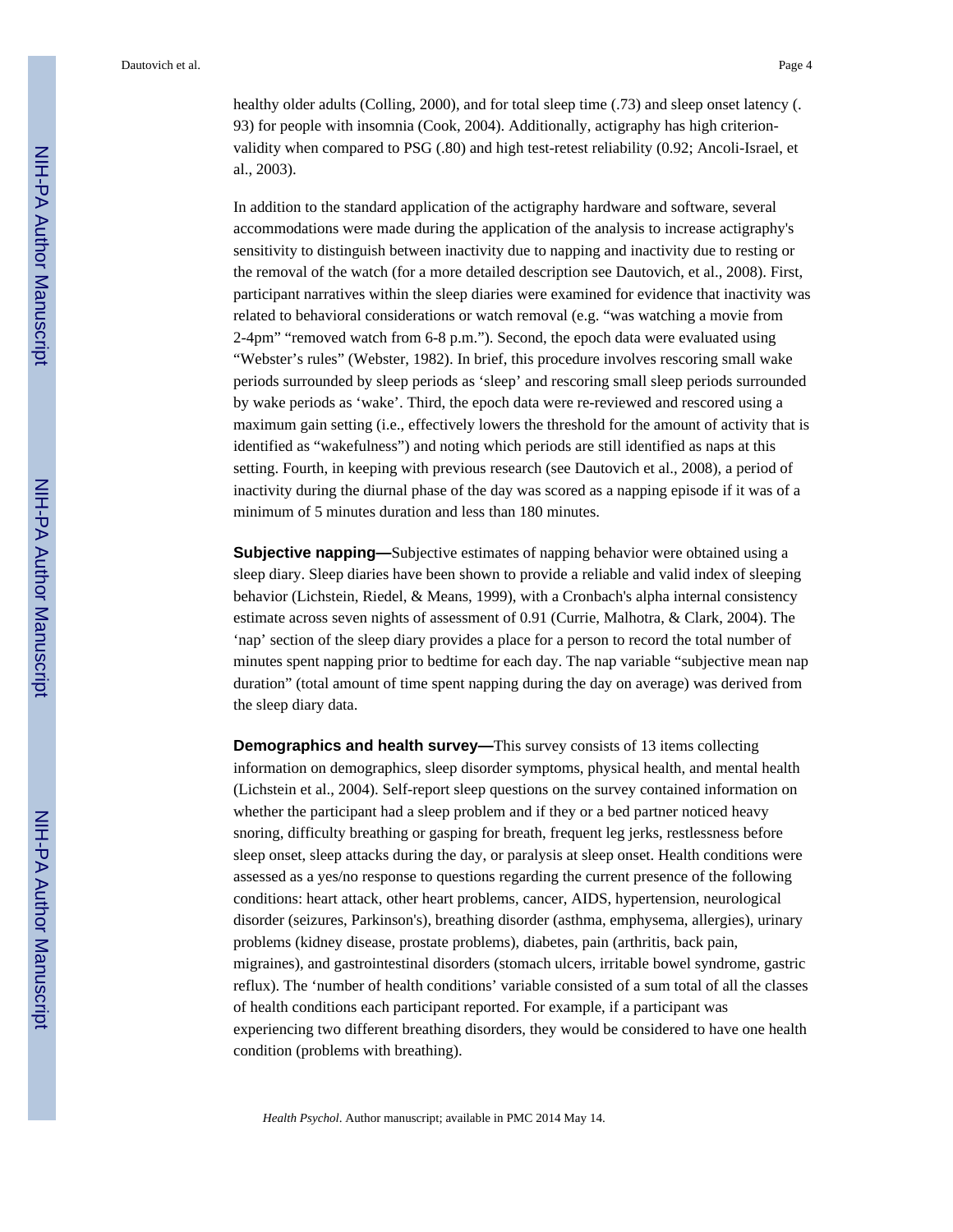# **Analysis**

In order to investigate the association between nap duration variability and the number of health conditions, three analytic steps were undertaken. First, the nap duration data for each individual were detrended. Second, metrics were created to represent within-person, between-person, and total variability. Third, bivariate correlations, independent *t* tests, and hierarchical regression analyses were conducted to formally test the association between the variables of interest.

For Step 1, within-person variability was calculated for both objective and subjective daily nap duration. Within-person variability refers to the extent that a person's repeated scores fluctuate around their own mean (i.e., a standard-deviation within the individual). The first step was to detrend the nap variables. Detrending is required to eliminate effects that occur with the simple passage of time. Detrending for time effects within the present context allows for the distinction between fluctuations that may be time-dependent (e.g., adaptation or homeostasis) and fluctuations that are randomly ordered in time, that are of interest in the present study (random variations in a person's behavior; Ram & Gerstorf, 2009). Detrending consisted of calculating regressions for all nap variables for all participants with time (linear, quadratic, and cubic functions) as the independent variable, and nap as the dependent variable. As a result, the unstandardized residuals resulting from the regressions consisted of time-independent values (the possible impact of linear, quadratic, and cubic functions were removed from all the nap variables).

For Step 2, estimates of within-person and between-person variability were calculated. This was accomplished by deriving the standard-deviation for each person's nap variables (an intra-individual standard deviation). Additionally, mean-level values for each of the nap variables were calculated. In order to provide a point of comparison for the amount of within-person variability, the amount of between-person variability for each of variables was also derived by calculating the overall sample standard deviation for each variable. The total amount of variability to be explained in a variable can be divided between variability due to within-person fluctuations and variability due to between-person fluctuations, culminating in a total of 100% variability. Consequently, comparing the amount of within to betweenperson variability provides a measure of the proportion that each type of variability contributes to the overall amount of variability to be explained.

For Step 3, bivariate correlation analyses between age, the objective and subjective nap variables of mean nap duration and nap duration variability, and the number of health conditions were calculated. An independent samples *t* test was run to differentiate between the number of health conditions reported by males and females. A one-way ANOVA was run to determine how marital status predicted number of health conditions. Finally, only the variables that were significantly associated with the number of health conditions were entered into multiple hierarchical regression analyses.

# **Missing Data Transformations and Statistical Power**

The amount of missing data was minimal. For the subjective nap variable, less than 2.5% of the data was missing. For the objective nap variable, there was no missing data. Similarly,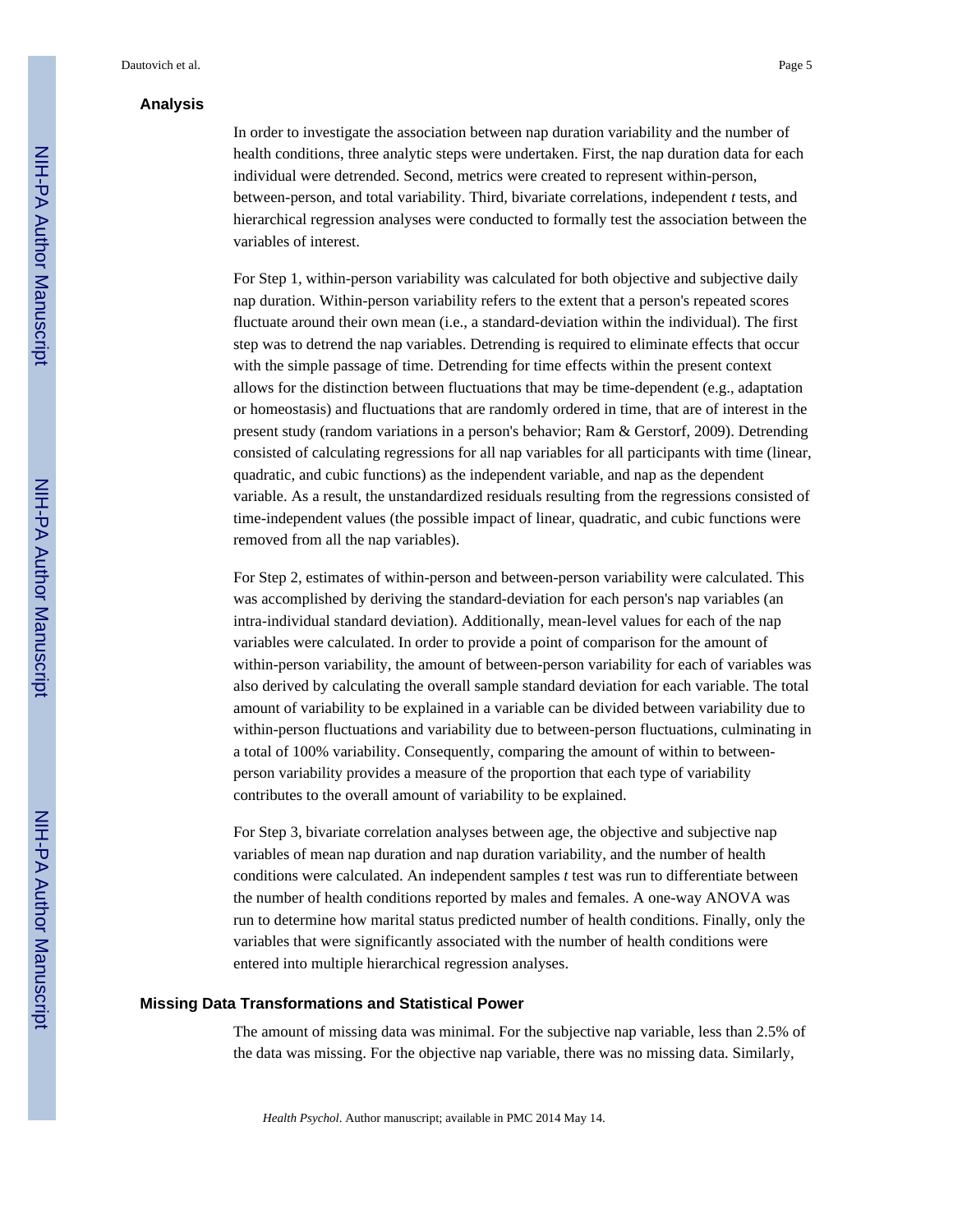data was complete for the number of health conditions. Means and within-person standard deviations were calculated using available values. Results of evaluation of the assumptions led to a transformation of the health variable to reduce kurtosis. A square root transformation was performed on the health variable and was successful in normalizing the distribution. However, using the transformed health variable did not substantially change the results so untransformed values were used in the analyses. With regard to power, calculations showed that for a hierarchical multiple regression analysis with three predictors, predicting an  $R^2$  of at least 0.15, at an alpha level of .05, a sample size of 103 participants would yield a power of approximately 0.95.

# **Results**

#### **Sample**

Descriptive statistics (age, gender, education, marital status, ethnicity, health conditions, and sleep classification) are presented in Table 1.

### **Amount of Within-person Variability**

For objective nap duration, the amount of variability due to fluctuations within individuals was 49.18% of the total amount of variability (this compares to 50.82% of the variability due to between-person fluctuations). For subjective nap duration, 44.30% of the variability was due to fluctuations occurring within persons (this compares to 55.70% of the variability due to between-person variations). The finding suggests that 1) the day-to-day variance in nap duration within older subjects is very high (i.e., within-person variability is usually a fraction of between-person variability), and 2) such variability has the potential to be associated with other variable domains of interest (in this case, cumulative medical morbidity).

#### **Association of Demographic Variables with Number of Health Conditions**

Bivariate correlations showed that age  $(r = .29, p = .003)$  was significantly positively correlated with the number of health conditions (see Table 2). An independent samples *t* test showed that gender was not significantly associated with the number of health conditions,  $(t[98] = -0.44, p= 0.66)$ . A one-way ANOVA showed a significant main effect for marital status predicting the number of health conditions,  $(F[3, 79] = 3.94, p = .01)$ . Hochberg's post hoc comparisons indicated that widowed participants (*M* = 2.91,95% CI[2.18, 3.64]) had a significantly higher number of health conditions compared to married participants (*M* = 1.61, 95% CI [1.29, 1.93]), *p* = .01.

#### **Association of Nap Duration with Number of Health Conditions**

Bivariate correlations showed that: 1) objectively measured mean nap duration, and nap duration variability were not significantly associated with the number of health conditions although objective mean nap duration approached significance  $(p = 0.06)$ ; 2) subjectively measured mean nap duration ( $r = .23$ ,  $p = .02$ ) and nap duration variability ( $r = .27$ ,  $p = .01$ ) were significantly positively correlated with the number of health conditions (see Table 2).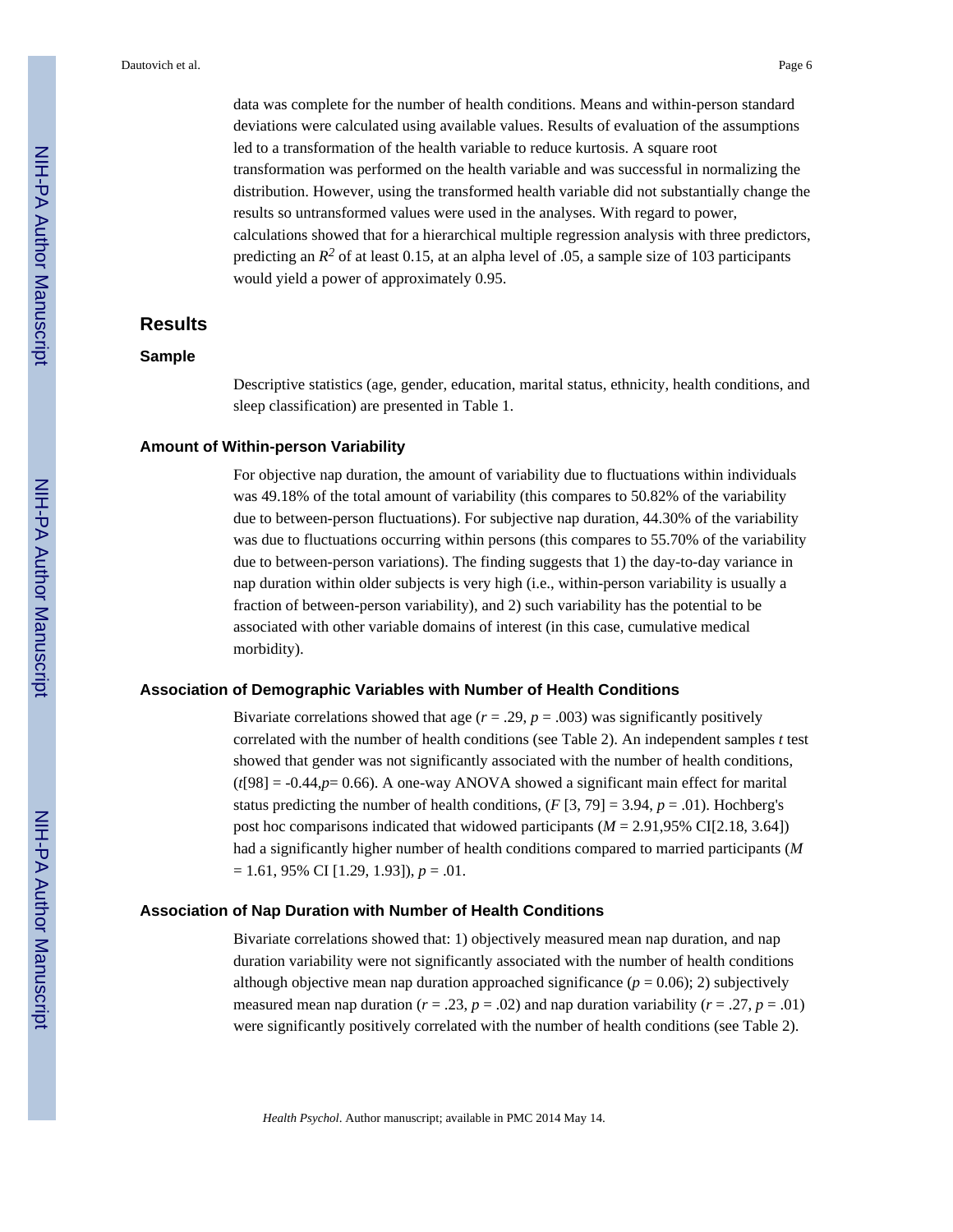In step one of the first multiple regression model, age and marital status were entered and accounted for 9% of the variance in health conditions,  $R^2 = 0.09$ ,  $F(2, 83) = 5.36$ ,  $p = 0.006$ . Age (not marital status) was a significant predictor of the number of health conditions. In step two, mean nap and nap duration variability were entered and accounted for 15% of the variance in health conditions,  $R^2 = 0.15$ ,  $R^2 = 0.06$ ,  $F(4, 81) = 5.57$ ,  $p = 0.001$ . Based on the non-significant contribution of mean nap duration and marital status for predicting health conditions, a second model was run with only age and nap duration variability as the predictors. There was no significant change in  $R^2$  from the first to the second model, suggesting that the elimination of mean nap duration and marital status did not significantly reduce the predictive utility of the model. A final model was run with age and mean nap to confirm that mean nap did not significantly predict the number of health conditions. Mean nap was found to not significantly predict the number of health conditions even with the removal of nap duration variability from the model. Only the variables that were significantly associated with the number of health conditions in the bivariate analyses above were entered into the regression equation (i.e., age, marital status, subjective mean nap duration, and nap duration variability). (See table 3).

In summary, according to the model that best predicted the number of health conditions, being older and having more variability in the duration of napping was associated with a higher number of health conditions.

# **Discussion**

This study demonstrated that a substantial proportion of the total variability in nap duration in older adults was attributable to variations within the individual. This indicates that 1) although older adults may report engaging in regular napping behavior (e.g., daily afternoon naps), the *length* of these naps vary considerably from day-to-day, and 2) the nap behavior of a given individual was as likely to resemble the nap behavior of another person as it was to resemble their own nap behavior on another day. Further, it was found that variability in nap duration, not mean nap duration, was significantly associated with cumulative medical morbidity and that this finding occurred primarily with the subjective as opposed to the objective measures.

While it is not surprising that older adults exhibit a high degree of day-to-day variability in napping behavior and that this is associated with health, it is somewhat surprising that this relationship was more evident for the subjective measure of nap duration variability. Before speculating on what other factors may be at play, it should be noted that it is a common finding in sleep research that subjective and objective measures often produce relatively discordant estimates. For example, it is a common and well established finding that good sleepers often overestimate, and poor sleepers often underestimate, total sleep time relative to objective measures (actigraphy and/or polysomnography [e.g., See citations in Perlis, Giles, Mendelson, Bootzin & Wyatt, 1997]). Some have ascribed this to the necessary limitations of human estimates, the over precision of objective devices, and/or to psychological factors regarding the need to present in a manner, or perceive in a manner, that is consistent with (or biased to) one's view of themselves. Still others have suggested that the objective measures (especially with disease and aging) are less precise at demarking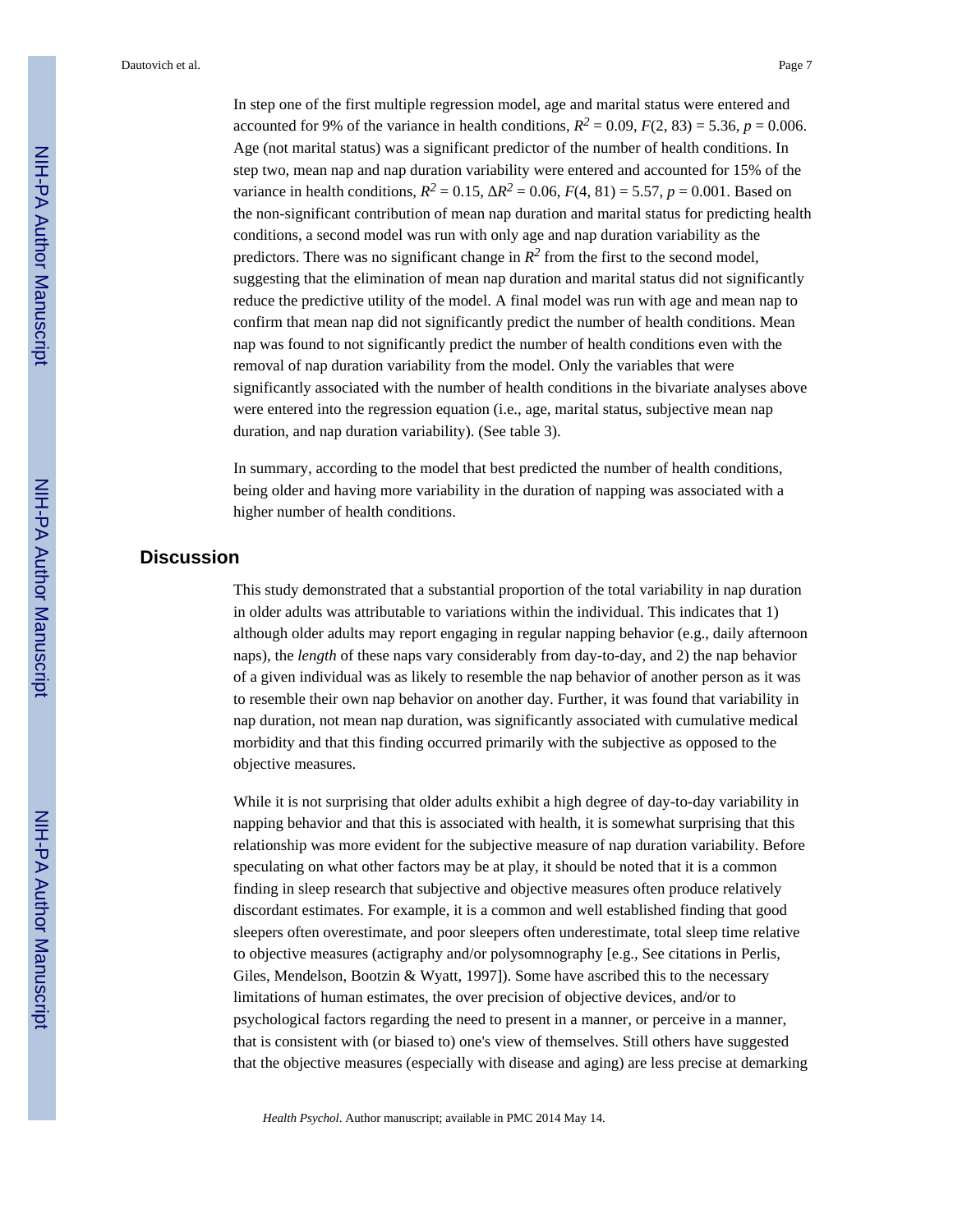what the individual rightly perceives and/or remembers as sleepiness and sleep (Perlis et al.). In the present case, it may be that the subjective measure is a stronger predictor precisely because it more closely captures the individual's experience of napping. Alternatively (or perhaps additionally), the subjective measure may be affected by other factors that are related to health. One possible candidate is related to memory difficulties that occur with aging. Thus, some of the observed shared variance may be based on the good correlation between what amounts to two health variables (memory affected by aging and health affected by aging) as opposed to what is being remembered – sleep duration.

The present study is somewhat limited with respect to generalizability given that the sample was primarily white Non-Hispanic, female, and college-educated. Also, the cross-sectional study design did not enable causal inferences or specify the direction of the relationship between variability in napping and the number of health conditions. While age could be controlled in the analyses, the lack of socioeconomic status (SES) data in the study prevented this variable from being included in the analyses. It is possible that SES could be a third variable influencing the relationship between nap behavior and health conditions (e.g., perhaps persons of lower SES may vary their nap duration due to economic demands and have a higher number of health conditions). Finally, the use of a self-report measure of health assessing the presence/absence of a health condition limits the generalizability of the results. The health variable is a global, distal assessment of health that was related to daily measures of napping. The use of more proximal, specific measures of health on a daily basis may have more accurately captured this relationship.

Finally, as with any correlational and/or cross-sectional study design, the directionality of the observed association cannot be ascertained.. For example, the introduction suggested that nap duration may be associated with cumulative morbidity based on the possibility that nap duration was varying with day-to-day fluctuations in symptom severity (e.g., more physical discomfort may lead older subjects to seek out "escape" from that discomfort by napping). This said, it is entirely possible that napping itself (and napping variability even more so) may lead to adverse changes in the circadian regulation of one or more physiological processes (e.g., hormone secretions, blood pressure, and body temperature) and that this, in turn, leads to worse health. Thus, it is left to future studies to disentangle how and why napping, duration of napping, and/or variability of the timing and duration of napping are associated with poorer health.

The theoretical importance of the present findings (which include and extend beyond the sleep field) is that within-person variability may be as, or more important, when profiling clinical populations than incidence or mean data. This is also true at the clinical level. For example, having a person report a given behavior over a single day may provide an estimate that is not representative of how the behavior fluctuates over time. Similarly, having a person report a given behavior over many days and then representing such data in terms of central tendency (as a mean) may also provide an estimate that is not representative of how the behavior fluctuates over time. Accordingly, treatment recommendations based on onepoint of measurement or averages may not best meet the actual needs of the individual.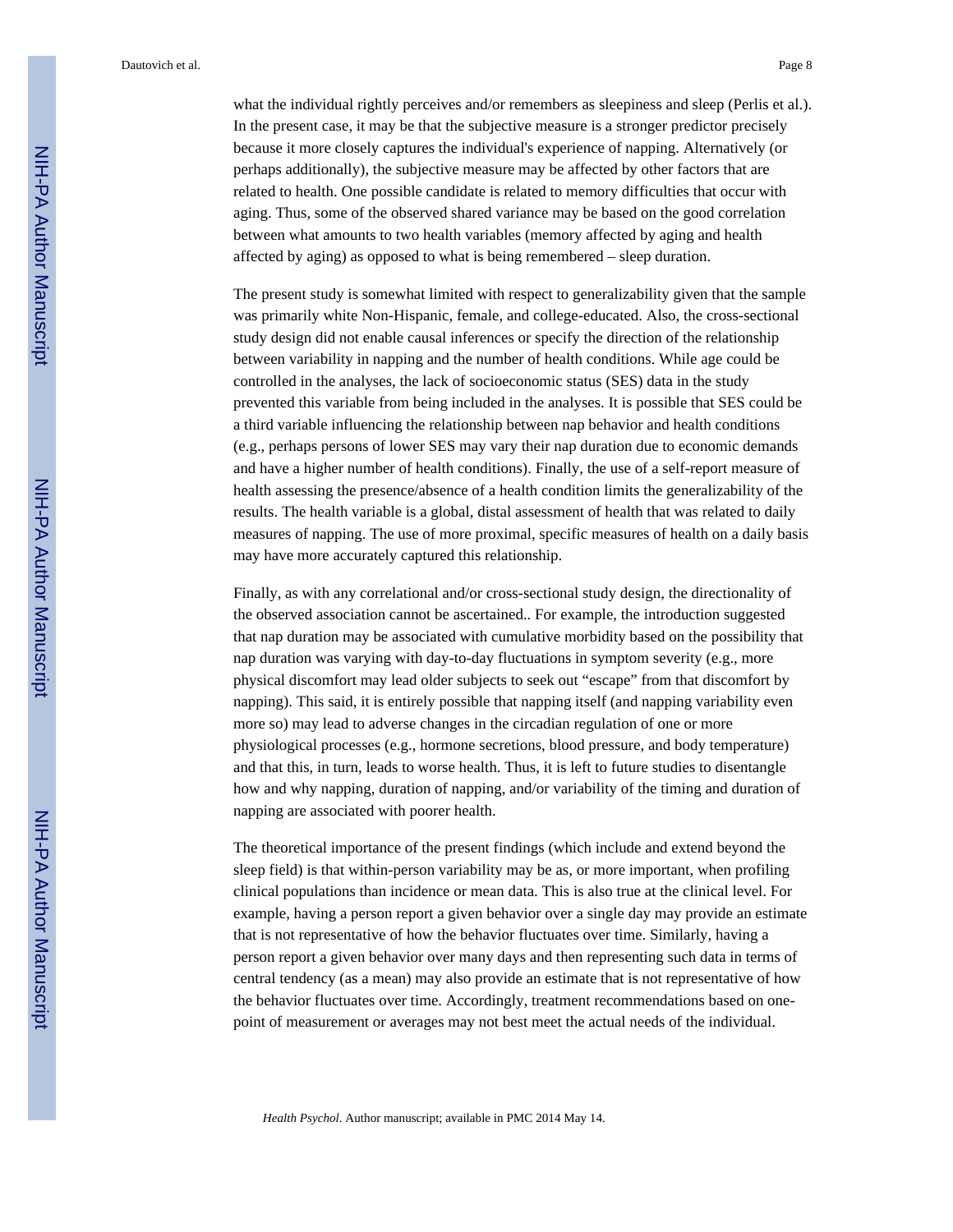Additional investigations are needed to examine the association between variability in napping and health by using measures of medical morbidity that extend beyond occurrence by also taking into account chronicity, severity, and day-to-day symptom variation. With respect to the last of these, such data would allow for two types of demonstrations, both of which would strengthen the case for there being a necessary link between napping and health. The first demonstration would amount to between person correlations using detrended standard deviation data from both domains [nap variability and symptom variability (for one or more illnesses or clusters of related illnesses)]. The second demonstration would amount to within person correlations to assess how nap duration correlates on a day-to-day basis with symptom variability (for one or more illnesses or clusters of related illnesses). This latter effort would provide the strongest data possible for a causal relationship outside of direct experimental manipulations: temporal covariation.

# **References**

- Ancoli-Israel S, Cole R, Alessi C, Chambers M, Moorcroft W, Pollak CP. The role of actigraphy in the study of sleep and circadian rhythms. Sleep. 2003; 26(3):342–392. [PubMed: 12749557]
- Ancoli-Israel S, Martin JL. Insomnia and daytime napping in older adults. Journal of Clinical Sleep Medicine. 2006; 2(9)
- Beck, AT.; Steer, RA.; Garbin, MG. Beck Depression Inventory. Second Edition. The Psychological Corporation; San Antonio, TX: 1996.
- Blackwell T, Yaffe K, Ancoli-Israel S, Scheider JL, Cauley JA, Hillier TA, et al. Poor sleep is associated with impaired cognitive function in older women: The Study of Osteoporotic Fractures. Journals of Gerontology Series a-Biological Sciences and Medical Sciences. 2006; 61(4):405–410.
- Bursztyn M, Ginsberg G, Hammerman-Rozenberg R, Stessman J. The siesta in the elderly: risk factor for mortality? Archives of Internal Medicine. 1999; 159(14):1582–1586. [PubMed: 10421281]
- Colling E, Wright M, Lahr S, Schmedlen L, DeJongh L, Singer CA. A comparison of wrist actigraphy with polysomnography as an instrument of sleep detection in elderly persons. Sleep. 2000; 23:A378.
- Cook KG, Lichstein KL, Donaldson J, Nau SD, Lester KW, Aguillard RN. An exploratory validation of actigraphic measures of insomnia. Sleep. 2004; 27:A270.
- Currie SR, Malhotra S, Clark S. Agreement among subjective, objective, and collateral measures of insomnia in postwithdrawal recovering alcoholics. Behavioral Sleep Medicine. 2004; 2(3):148–161. [PubMed: 15600230]
- Dautovich ND, McCrae CS, Rowe M. Subjective and objective napping and sleep in older adults: Are evening naps "bad" for nighttime sleep? Journal of the American Geriatrics Society. 2008; 56:1681–1686. [PubMed: 18691289]
- Federal Interagency Forum on Aging-Related Statistics. Older Americans 2008: Key Indicators of Well-Being. Government Printing Office; Washington, D.C.: 2008.
- Foley DJ, Monjan AA, Brown LS, Simonsick EM, Wallace RB, Blazer DG. Sleep complaints among elderly persons: An epidemiologic study of three communities. Sleep. 1995; 18(6):425–432. [PubMed: 7481413]
- Foley DJ, Vitiello MV, Bliwise DL, Ancoli-Israel S, Monjan AA, Walsh JK. Frequent napping is associated with excessive daytime sleepiness, depression, pain, and nocturia in older adults: Findings from the National Sleep Foundation '2003 Sleep in America' Poll. American Journal of Geriatric Psychiatry. 2007; 15(4):344–350. [PubMed: 17384317]
- Hays JC, Blazer DG, Foley DJ. Risk of napping: excessive daytime sleepiness and mortality in an older community population. Journal of the American Geriatrics Society. 1996; 44(6):693–698. [PubMed: 8642162]
- Lichstein, KL.; Durrence, HH.; Riedel, BW.; Taylor, DJ.; Bush, AJ. Epidemiology of sleep: Age, gender, and ethnicity. Lawrence Erlbaum Associates, Publishers; New Jersey: 2004.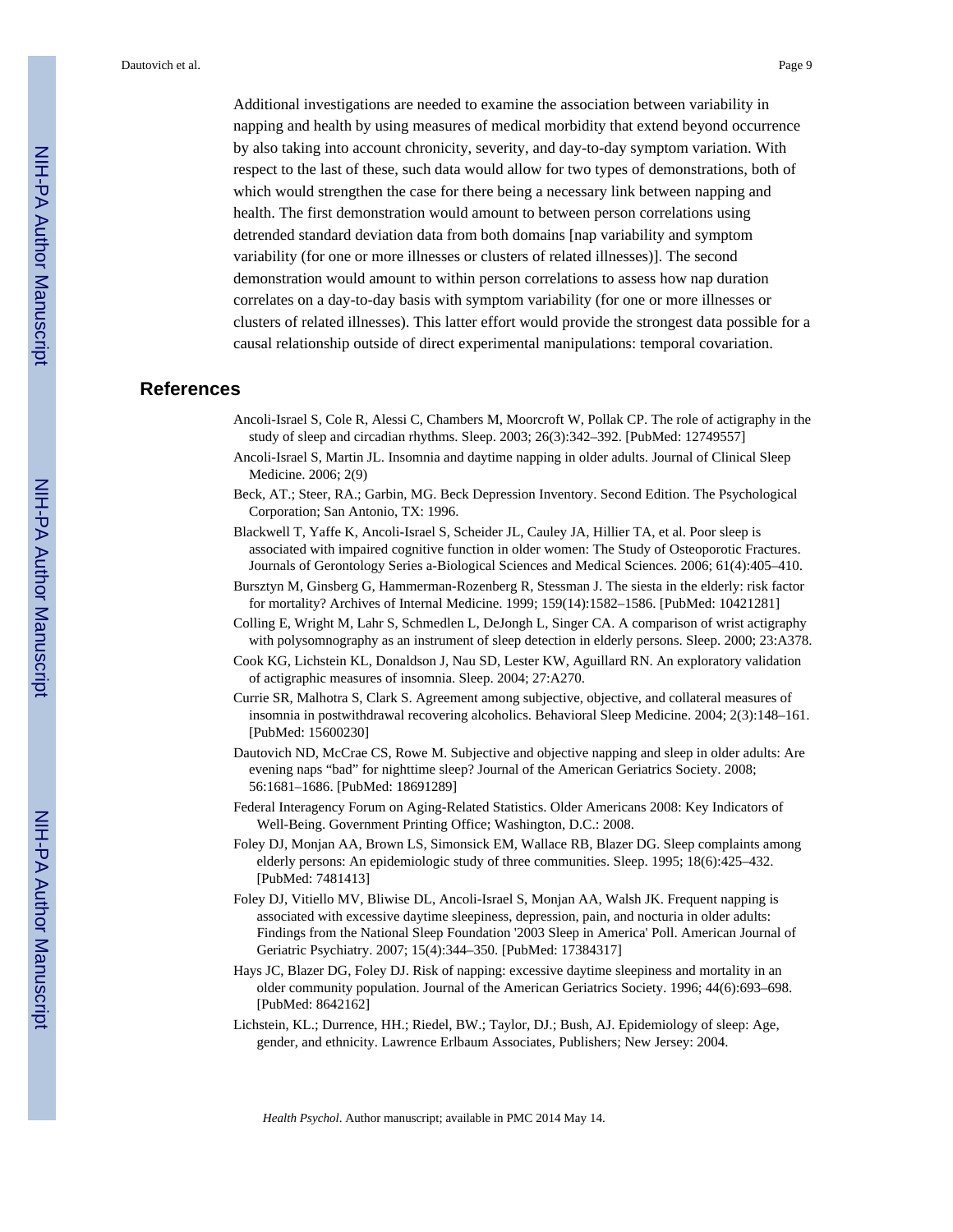- Lichstein, KL.; Riedel, BW.; Means, MK. Psychological treatment of late-life insomnia.. In: Schulz, R.; Maddox, G.; Lawton, P., editors. Anuual Review of Gerontology and Geriatrics: Vol. 18. Focus on Interventions Research with Older Adults. Springer; New York: 1999. p. 74-110.
- McCrae CS, Rowe MA, Tierney CG, Dautovich ND, DeFinis AL, McNamara JPH. Sleep complaints, subjective and objective sleep patterns, health, psychological adjustment, and daytime functioning in community-dwelling older adults. Journal of Gerontology Series B: Psychological Sciences and Social Sciences. 2005; 60B(4):182–189.
- Mini Mitter Co. Inc.. Actiwatch 16/Actiwatch 64/Actiwatch-L/ Actiwatch-Score Instruction Manual. Mini Mitter Co., Inc.; 2001.
- Mueller, J.; Kiernan, R.; Langston, JW. Manual for Cognistat (The Neurobehavioral cognitive status exam). The Northern California Neurobehavioral Group,Inc.; Fairfax, CA: 2001.
- Oakley, MM. Validation with polysomnography of the Sleepwatch sleep/wake scoring algorithm used by the Actiwatch activity monitoring system. Mini Mitter Co. Inc.; Bend, OR: 1997.
- Ohayon MM, Carskadon MA, Guilleminault C, Vitiello MV. Meta-analysis of quantitative sleep parameters from childhood to old age in healthy individuals: Developing normative sleep values across the human lifespan. Sleep. 2004; 27(7):1255–1273. [PubMed: 15586779]
- Perlis ML, Giles DE, Mendelson WB, Bootzin RR, Wyatt JK. Psychological insomnia: the behavioural model and a neurocognitive perspective. Journal of Sleep Research. 1997; 6(3):179–188. [PubMed: 9358396]
- Picarsic JL, Glynn N, Taylor CA, Katula JA, Goldman SE, Studenski SA, et al. Self-reported napping and duration and quality of sleep in the lifestyle interventions and independence for elders pilot study. Journal of the American Geriatrics Society. 2008; 56(9):1674–1680. [PubMed: 18662202]
- Ram N, Gerstorf D. Time-structured and net intraindividual variability: tools for examining the development of dynamic characteristics and processes. Psychology and Aging. 2009; 24(4):778– 791. [PubMed: 20025395]
- Webster JB. An activity-based sleep monitor system for ambulatory use. Sleep: Journal of Sleep Research & Sleep Medicine. 1982; 5(4):389–399.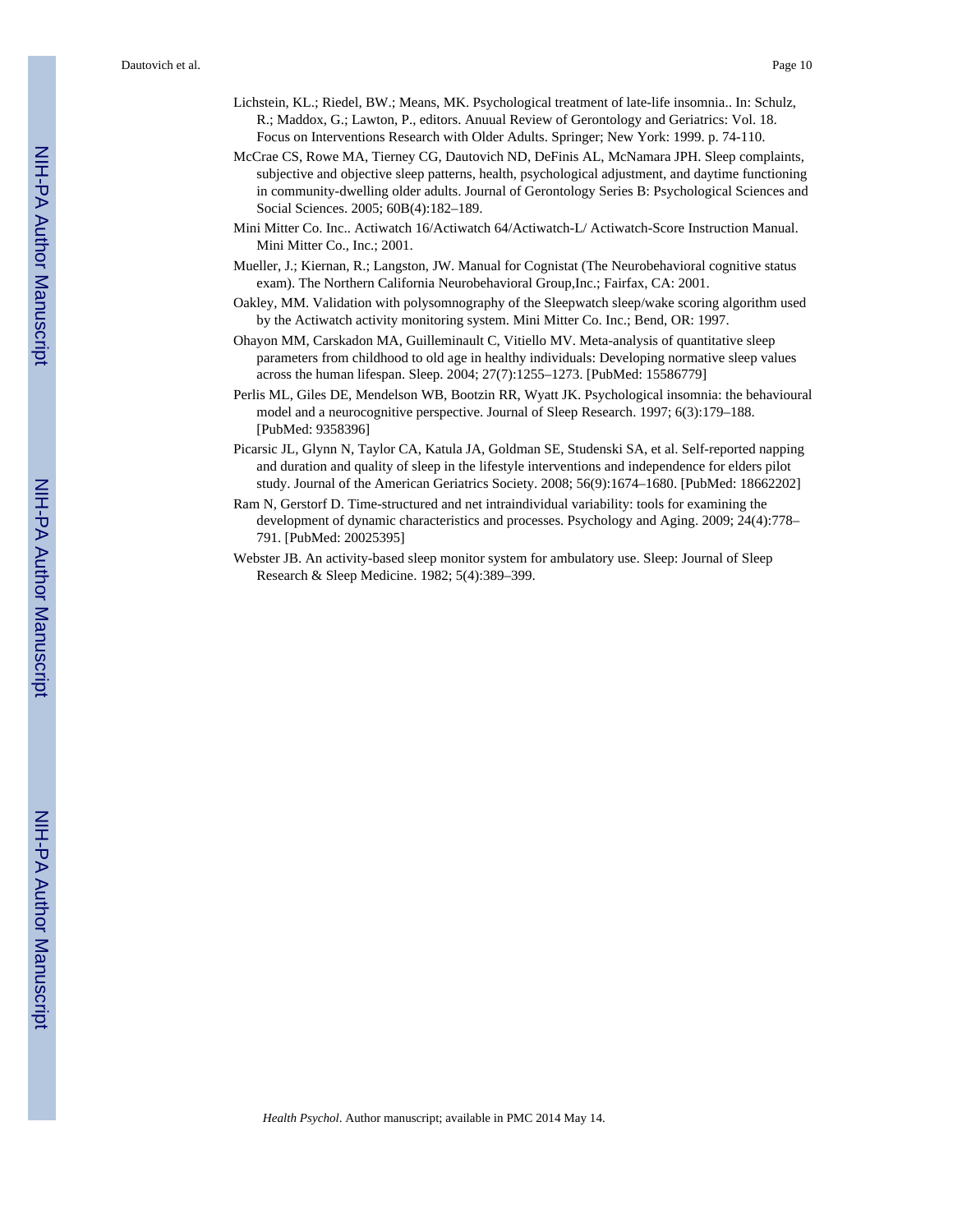# **Table 1**

Participant Demographics and Characteristics ( $N = 103$ )

|                                | M(SD)                      | $\frac{0}{0}$ |
|--------------------------------|----------------------------|---------------|
| Age                            | 72.90 (6.86)               |               |
| Gender (% female)              |                            | 64.10         |
| Education (years)              | 16.16(3.02)                |               |
| <b>Marital Status</b>          |                            |               |
| Single                         |                            | 5.80          |
| Married                        |                            | 70.90         |
| Widowed                        |                            | 14.00         |
| Divorced                       |                            | 9.30          |
| Ethnicity                      |                            |               |
| White Non-Hispanic             |                            | 96.10         |
| African American               |                            | 2.90          |
| Other                          |                            | 1.00          |
| Health Conditions <sup>1</sup> | $2.00(1.59)$ (range = 0-8) |               |
| Objective Nap Duration         | 12.59 (11.15)              |               |
| Subjective Nap Duration        | 17.87 (21.74)              |               |
| Sleep Classification           |                            |               |
| Good Sleepers                  |                            | 58.30         |
| Poor Sleepers <sup>2</sup>     |                            | 41.70         |

<sup>1</sup> Total number of classes of health conditions from the following list: heart problems, cancer, hypertension, neurological disorder, breathing disorder, urinary problems, diabetes, pain, gastrointestinal disorders, mental health disorder, and other.

<sup>2</sup> Participants were classified as poor sleepers if they reported 31 minutes or more of unwanted awake time during the night (sleep onset latency or wake after sleep onset) 3 nights or more per week on their sleep diaries.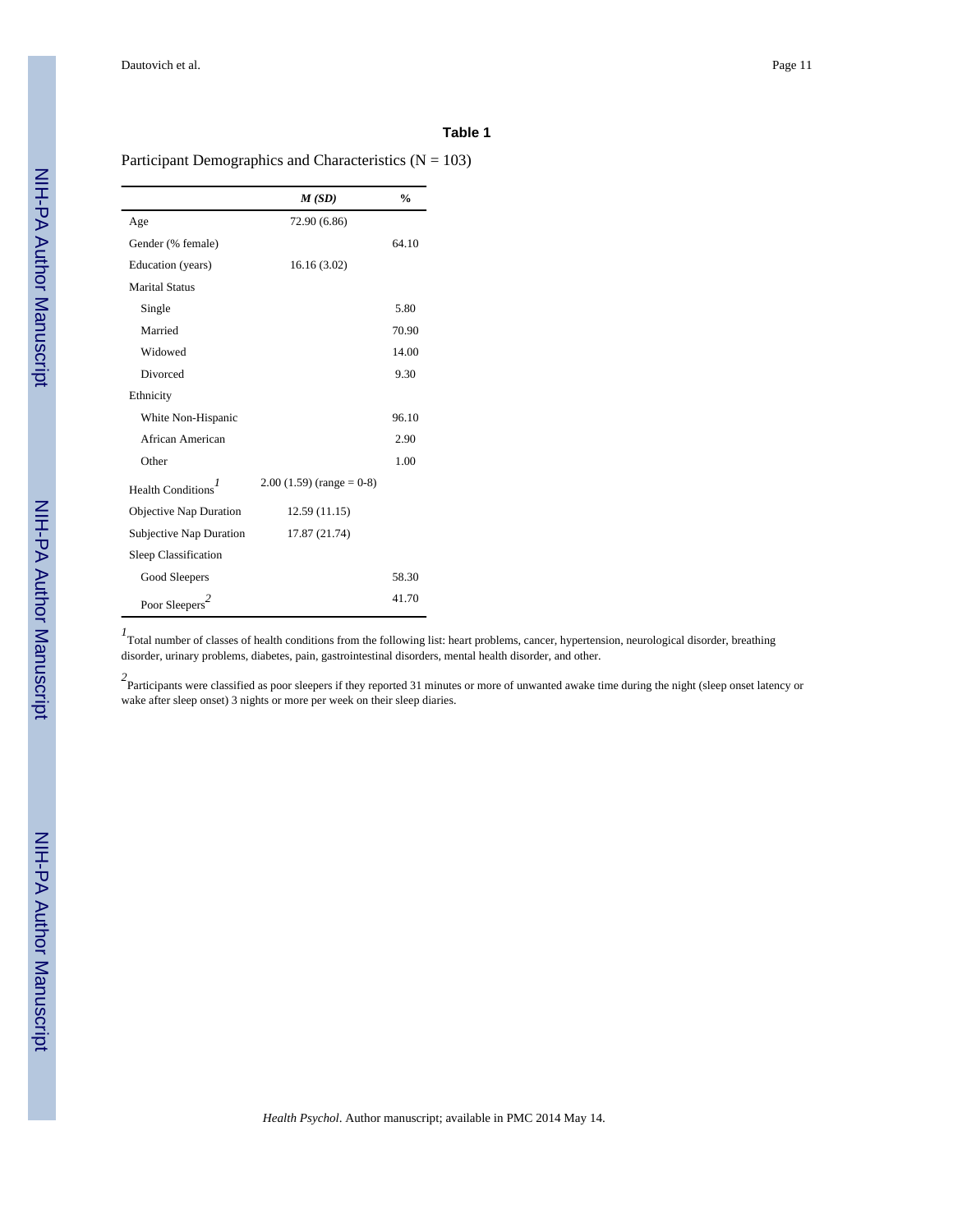# **Table 2**

Bivariate Correlations Between Age, Objective and Subjective Nap Variables, and the Number of Health Conditions ( $N = 103$ )

|            |                          | health conditions | p     |
|------------|--------------------------|-------------------|-------|
| age        |                          | 0.29              | 0.003 |
| objective  |                          |                   |       |
|            | mean nap duration        | 0.19              | 0.06  |
|            | nap duration variability | 0.16              | 0.10  |
| subjective |                          |                   |       |
|            | mean nap duration        | 0.23              | 0.02  |
|            | nap duration variability | 0.27              | 0.01  |